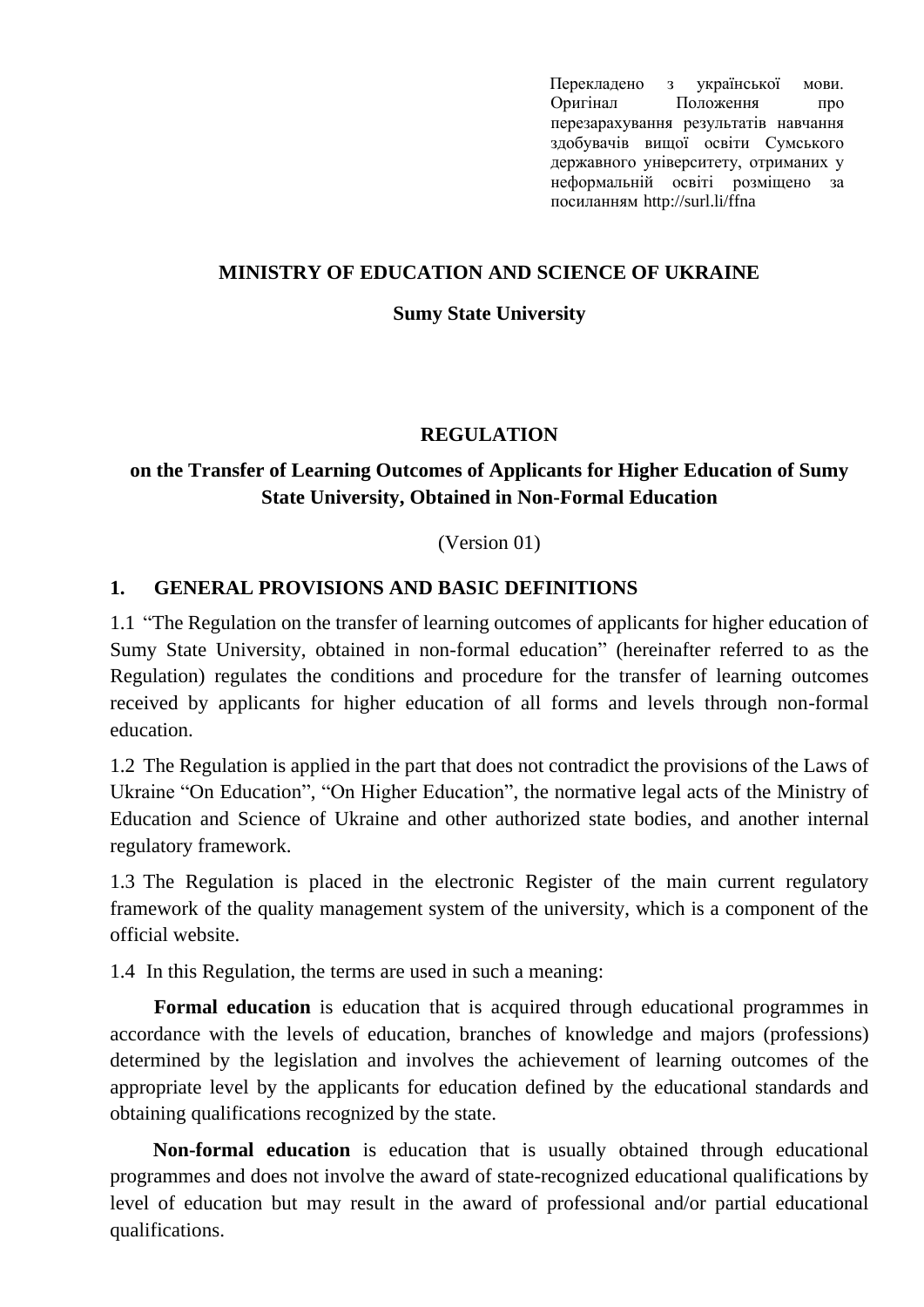| MES of Ukraine | Regulation on the transfer of learning outcomes of applicants for              | Page 2     |
|----------------|--------------------------------------------------------------------------------|------------|
| SumDU          | higher education of Sumy State University, obtained in non-formal<br>education | Version 01 |

Non-formal education can be additional, alternative and/or contiguous (complementary) to formal education; it can be short-term and of low or high intensity, in the form of short-term courses, seminars, workshops, master classes, trainings, courses, and the like.

**Learning outcomes** are knowledge, abilities, skills, ways of thinking, attitudes, values, other personal qualities acquired in the process of education, upbringing, and development, which can be identified, planned, evaluated and measured, and which a person is able to demonstrate after completing an educational programme or individual educational components.

# **2. THE PROCEDURE FOR TRANSFER OF LEARNING OUTCOMES OBTAINED IN NON-FORMAL EDUCATION**

2.1 Transfer of learning outcomes obtained in non-formal education is a process of recognition (validation) in the formal education system of knowledge, skills and other competencies acquired in non-formal education. Transfer of results is carried out on a voluntary basis and provides for confirmation that the applicant for higher education has achieved the learning outcomes provided for by the educational programme for which he is studying.

2.2 The learning outcomes can be transferred, the receipt of which can be confirmed by relevant document (certificate, diploma, etc.), that can uniquely identify the applicant's identity and confirm the results of his involvement in a certain educational event of non-formal education, namely:

- ‒ online, evening or full-time course, incl. the study of a foreign language;
- ‒ non-academic exchange programme;
- ‒ conferences;
- competition;
- ‒ Olympiad;
- ‒ training;
- ‒ seminar;
- ‒ lectures;
- master class;
- ‒ summer or winter school;
- business school;
- $-$  internship, etc.

2.3 To transfer the learning outcomes obtained in non-formal education, the applicant submits to the relevant structural unit  $\frac{1}{1}$  an educational declaration (Annex 1) and documents

<sup>&</sup>lt;sup>1)</sup> Dean's office of the faculty (institute) - for applicants for an educational degree "bachelor" or "master" of full-time education; Dean's office of the Center for Extramural and Distance Education - for applicants for an educational degree "bachelor" or "master" of extramural education; Department of Doctorate and Postgraduate Studies - for applicants for the educational degree "Doctor of Philosophy".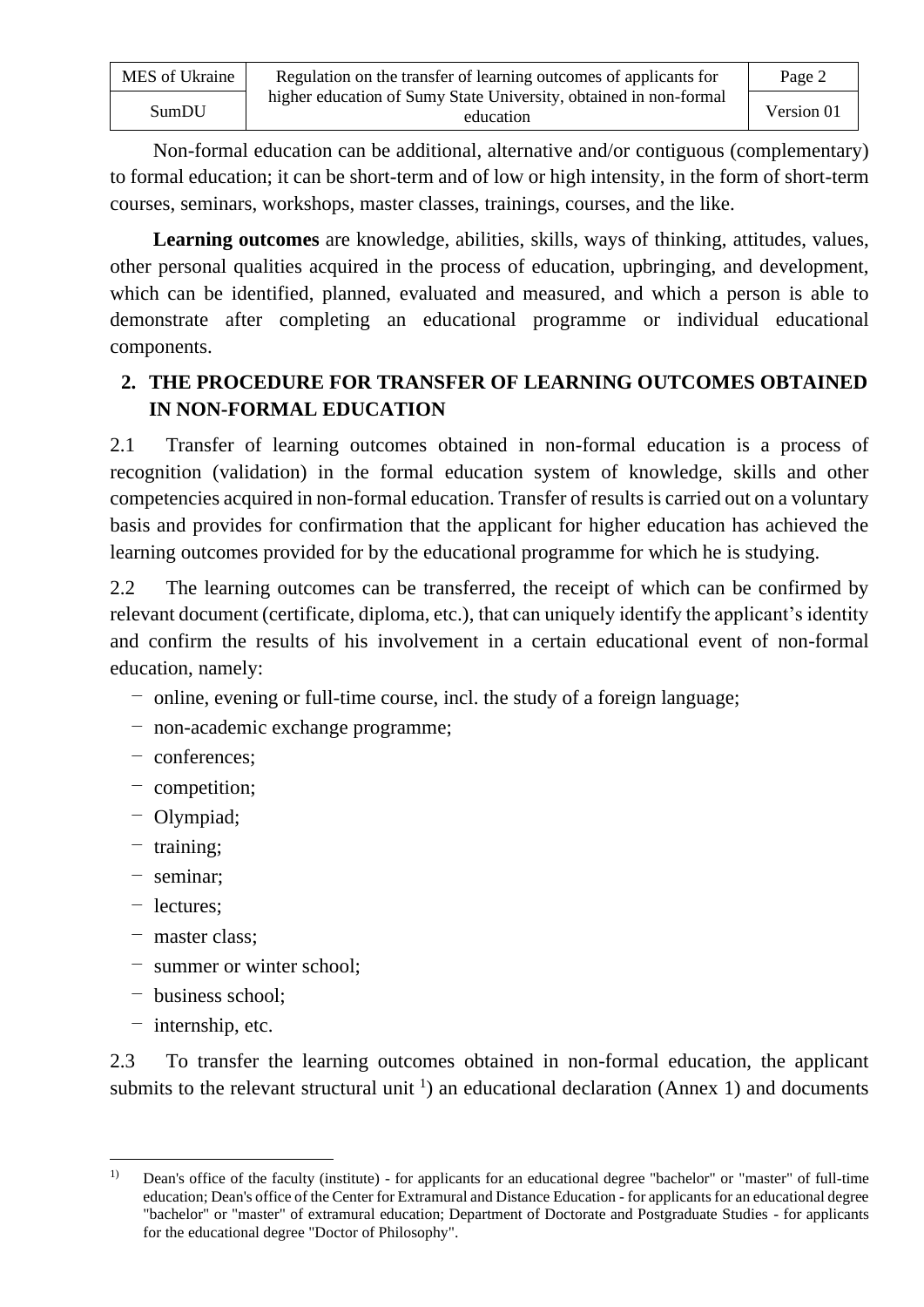| MES of Ukraine | Regulation on the transfer of learning outcomes of applicants for              | Page 3     |
|----------------|--------------------------------------------------------------------------------|------------|
| SumDU          | higher education of Sumy State University, obtained in non-formal<br>education | Version 01 |

confirming the applicant's participation in the non-formal education event (certificates, diplomas, etc.; description of the non-formal education event). etc.).

2.4 Based on the submitted educational declaration of the applicant, the head of the major support group, for which the applicant is studying, forms under his supervision a certification commission (at least 3 people) from the members of the project group of corresponding educational programme (with the obligatory inclusion of the guarantor of the educational programme in the commission) and major support group.

2.5 The commission determines the substantive correspondence of the results of non-formal education and educational components (discipline, coursework (projects), etc.), guided by the list of competencies and learning outcomes, which achievement is provided for by the educational programme of the applicant and the content of the non-formal education event. Based on the work programme (syllabus) of the educational component, the commission determines the amount of re-enrollment in ECTS credits.

2.6 The learning outcomes of non-formal education can be transferred, which in terms of subject matter, volume of learning and content correspond to both the educational component as a whole and to a separate content module, section, topic(s), individual assignments (coursework (project), test work, etc.), etc., provided for by the work programme (syllabus) of the educational component.

2.7 The final grade is indicated according to the applicant's document confirming participation in the non-formal education event. The commission, without fail, determines the final grade if it is absent in the document (certificate, etc.), must initiate and conduct confirmation of the final grade as a control event using testing, exam, discussion, interview, etc.

2.8 If you have a certificate in a foreign language at the B2 level and above according to the Common European Recommendations for Language Education or similar tests, the "Foreign Language" discipline of the compulsory part of the curriculum of all majors of all levels (except for the major "Philology") is re-enrolled with the final grade "excellent".

2.9 The decision of the commission on whether to credit the learning outcomes obtained in the framework of non-formal education is approved by the head of the relevant structural unit<sup>1)</sup>.

2.10 The completed and duly approved educational declaration is brought to the attention of the applicant and teachers of the educational components specified in the educational declaration. The original educational declaration is kept in the personal file of the applicant for higher education.

2.11 If, according to the approved educational declaration, the educational component as a whole is subject to credit transfer, the final grade in the progress sheet (examination, credit) is entered by an employee of the Dean's office (department) for the distribution of powers of the corresponding structural unit; if individual content modules, sections, topics are subject to credit transfer – the results of attestation of non-formal education activities are necessarily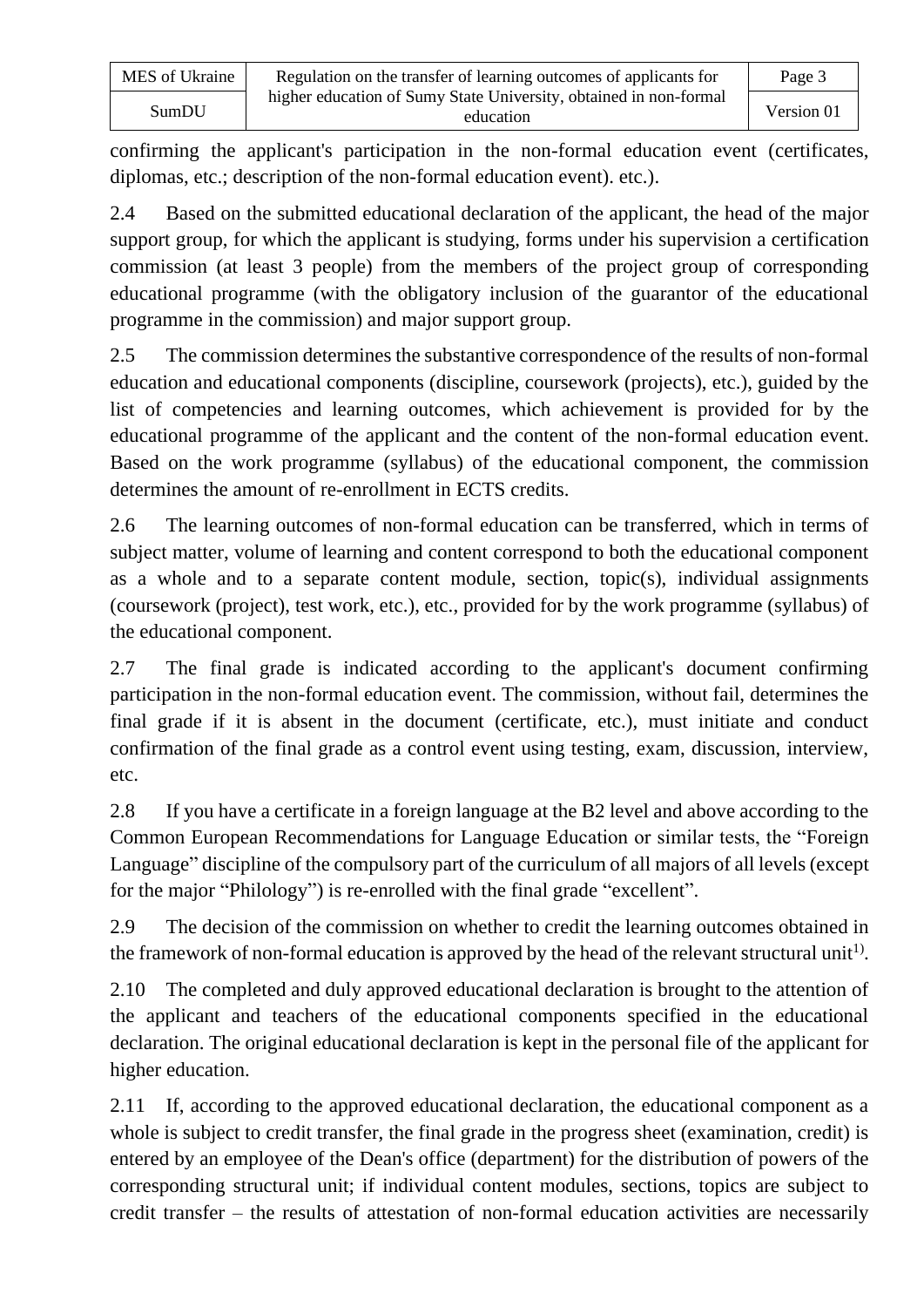| MES of Ukraine | Regulation on the transfer of learning outcomes of applicants for              | Page 4     |
|----------------|--------------------------------------------------------------------------------|------------|
| SumDU          | higher education of Sumy State University, obtained in non-formal<br>education | Version 01 |

taken into account by the teacher when determining the final grade of the educational component.

## 3. **FINAL PROVISIONS**

3.1 The Regulation enters into force from the next day after its approval by order of the Rector.

3.2 By order of the Rector or by order of the Rector by decision of the Academic Council of the University or the relevant advisory body, the Regulation may be amended and supplemented. In the same order, the Regulation shall be repealed.

3.3 University officials are responsible for updating the Regulations and monitoring compliance with its requirements in accordance with their functional responsibilities.

3.4 Declare null and void the Order of the Rector "On the Re-Crediting the Discipline "Foreign Language" No. 0478-I of 19.10.2017.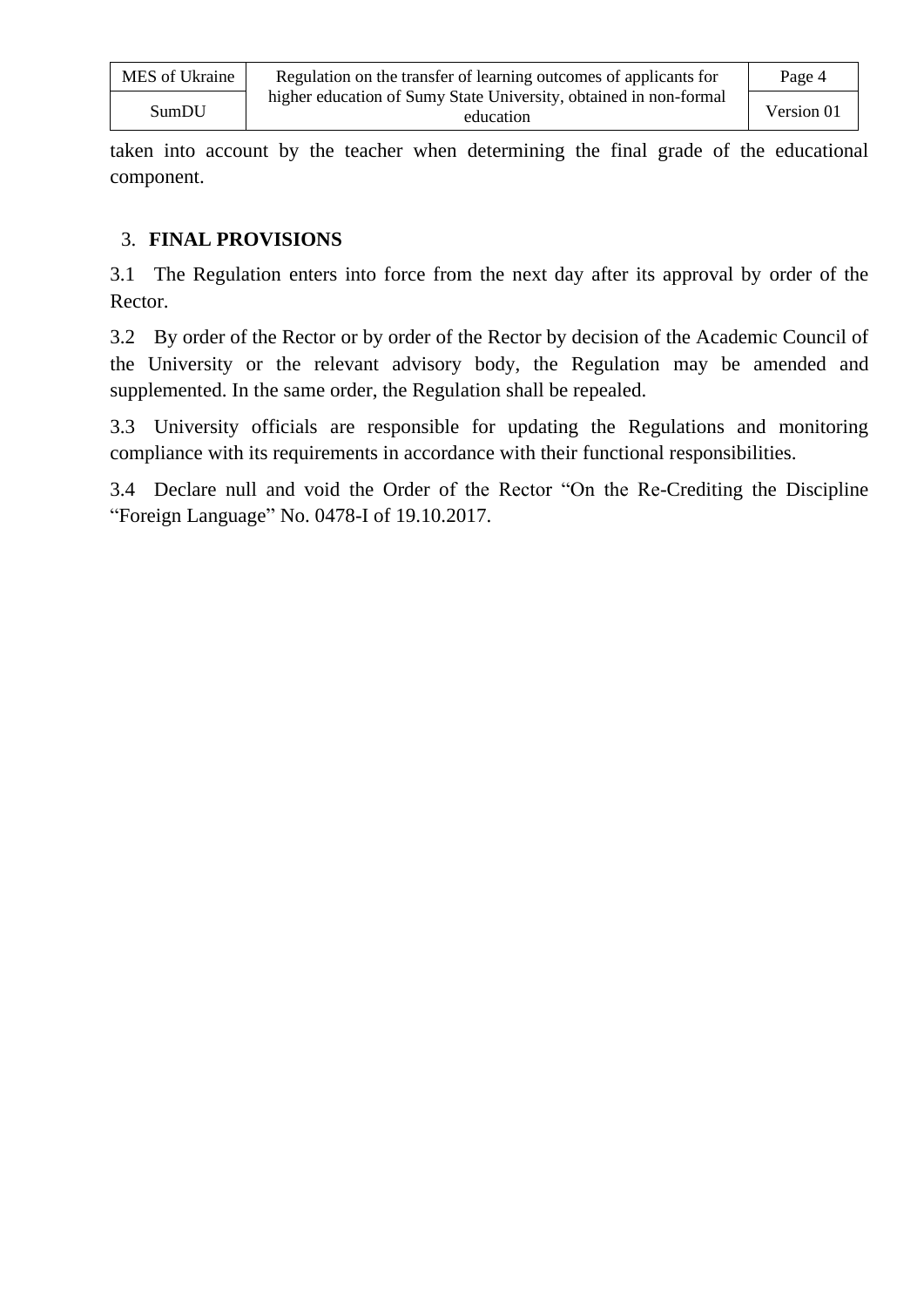*Template version 01. Approved by order No. 0077-I dated January 29, 2020.*

Applicant for a higher education degree\_

*(Bachelor, Master or Doctor of Philosophy)*

group \_\_\_\_\_\_\_\_\_\_\_\_\_

*(group abbreviation)*

\_\_\_\_\_\_\_\_\_\_\_\_\_\_\_\_\_\_\_\_\_\_\_\_\_\_\_\_\_\_\_\_\_\_\_\_\_\_\_\_\_\_\_\_\_\_\_\_\_\_\_\_ *(surname, name, patronymic of the applicant)*

### **EDUCATIONAL DECLARATION**

Please transfer learning outcomes from non-formal education.

\_\_\_\_\_\_\_\_\_\_\_\_\_\_\_\_\_\_\_\_ \_\_\_\_\_\_\_\_\_\_\_\_\_\_\_\_\_

### **Section I. General Information <sup>1</sup>**)

Learning outcomes I received during

*(Studying an online or full-time course,*

\_\_\_\_\_\_\_\_\_\_\_\_\_\_\_\_\_\_\_\_\_\_\_\_\_\_\_\_\_\_\_\_\_\_\_\_\_\_\_\_\_\_\_\_\_\_\_\_\_\_\_\_\_\_\_\_\_\_\_\_\_\_\_\_\_\_\_\_\_\_\_\_\_\_\_\_\_\_\_\_ *including a foreign language course; participation in a non-academic exchange programme; participation in a conference, competition, Olympiad,* 

\_\_\_\_\_\_\_\_\_\_\_\_\_\_\_\_\_\_\_\_\_\_\_\_\_\_\_\_\_\_\_\_\_\_\_\_\_\_\_\_\_\_\_\_\_\_\_\_\_\_\_\_\_\_\_\_\_\_\_\_\_\_\_\_\_\_\_\_\_\_\_\_\_\_\_\_\_\_\_\_ *trainings, seminars, master class, business school; internship, etc.)*

A document confirming the result of the applicant's participation in the non-formal education event (attached)

\_\_\_\_\_\_\_\_\_\_\_\_\_\_\_\_\_\_\_\_\_\_\_\_\_\_\_\_\_\_\_\_\_\_\_\_\_\_\_\_\_\_\_\_\_\_\_\_\_\_\_\_\_\_\_\_\_\_\_\_\_\_\_\_\_\_\_\_\_\_\_\_\_\_\_\_\_\_\_\_ *(certificate, diploma, etc.)*

\_\_\_\_\_\_\_\_\_\_\_\_\_\_\_\_\_\_\_\_\_\_\_\_\_\_\_\_\_\_\_\_\_\_\_\_\_\_\_\_\_\_\_\_\_\_\_\_\_\_\_\_\_\_\_\_\_\_\_\_\_\_\_\_\_\_\_\_\_\_\_\_\_\_\_\_\_

*(name of the institution (enterprise, organization) that issued the document)*

*(surname and initials of the applicant) (signature)*

Date of submission of the educational declaration:

## **Section II. The Results of the Certification of the Applicant for Higher Education** 2)

The Commission that consists of:

a Head:

*(surname, initials, scientific degree, academic title, position of the Head of the commission)*

members: – \_\_\_\_\_\_\_\_\_\_\_\_\_\_\_\_\_\_\_\_\_\_\_\_\_\_\_\_\_\_\_\_\_\_\_\_\_\_\_\_\_\_\_\_\_\_\_\_\_\_\_\_\_\_\_\_\_\_\_\_\_\_\_\_\_\_\_;

*(surname, initials, scientific degree, academic title, position of the member of the commission)*

 – \_\_\_\_\_\_\_\_\_\_\_\_\_\_\_\_\_\_\_\_\_\_\_\_\_\_\_\_\_\_\_\_\_\_\_\_\_\_\_\_\_\_\_\_\_\_\_\_\_\_\_\_\_\_\_\_\_\_\_\_\_\_\_\_\_\_\_, *(surname, initials, scientific degree, academic title, position of the member of the commission)*

based on the materials provided by the applicant for higher education and interviews with him, determined that as a result of participation in the aforementioned non-formal education event, the applicant achieved the following learning outcomes:

 $<sup>1)</sup>$  To be filled in by a higher education applicant</sup>

<sup>2)</sup> To be filled in by the commission.